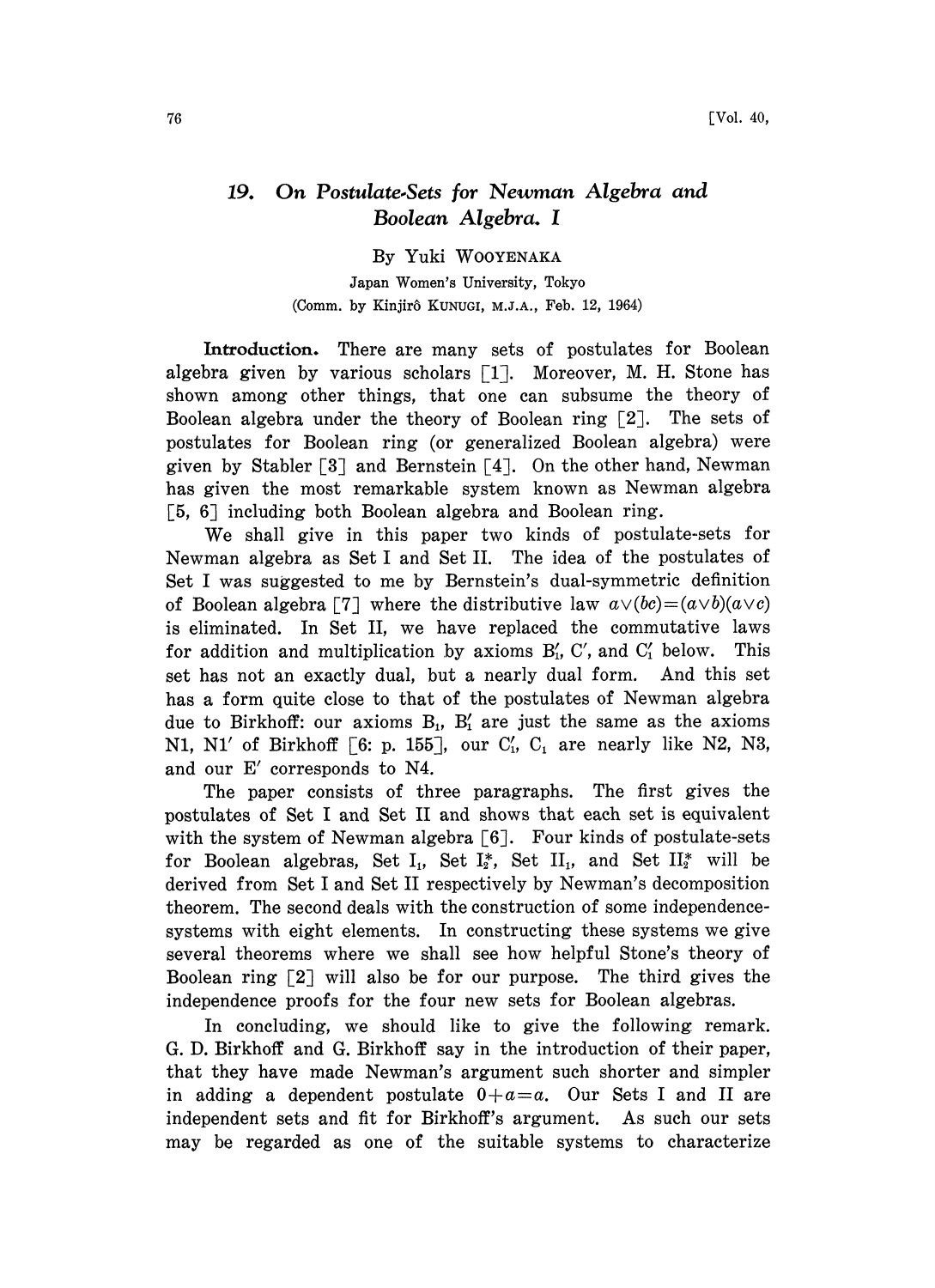No. 2] On Postulate-Sets for Newman Algebra and Boolean Algebra. I 77

Newman algebra.

1. Sets I and II. The postulates of sets <sup>I</sup> and II are the propositions below on a class K, two binary operations  $+$ ,  $\times$  and a unary operation  $\prime$  (in the postulates that are not existence postulates supply the restriction: if the elements indicated are in  $K$ ).

It will be noted that in the present sets we shall replace Bernstein's " $\vee$ " by "+", and for the sake of brevity we shall write ab for  $a \times b$ , and moreover, name the postulates A,  $A_1$  etc. after Bernstein  $\lceil 7 \rceil$ . It is also to be remarked in our postulate E' on the unary operation ', the uniqueness of  $a'$  is not required (in spite of the usual definition of the "unary operation "). This uniqueness will be deduced from the other postulates.

## Set I

- $F'$ .  $K$  is not empty.
- D. If a,  $b \in K$ , then an element  $a+b \in K$  is uniquely determined.
- $D_1$ . If a,  $b \in K$ , then an element  $ab \in K$  is uniquely determined.
- E'. To every  $a \in K$  corresponds at least one  $a' \in K$ .
- A.  $a+b=b+a$ .
- $A_1$ ,  $ab = ba$ .
- $\begin{array}{ll} \text{A.} & a+b=b+a. \ \text{A.} & ab=ba. \ \text{B.} & a(b+c)=ab+ac. \ \text{C.} & a+b'b-a. \end{array}$
- C.  $a+b'b=a$ .
- $C_1$ ,  $a(b'+b)=a$ .

## Set II

F', D, D<sub>1</sub>, E', B<sub>1</sub> as mentioned above.

 $B'_1$ .  $(a+b)c = ac + bc$ .

- C'.  $a+b'b=b'b+a=a$ .
- C'<sub>1</sub>,  $a(b'+b) = (b'+b)a = a$ .

It is easy to see that the Newman algebra according to Birkhoff's definition<sup>6</sup> satisfies the postulates of Set I as well as of Set II.

Now it remains to show that the postulates of Newman algebra can be deduced from Set <sup>I</sup> and Set II respectively. This is shown by the following theorems. In the proofs of these theorems we shall enumerate the names of postulates  $B_1$ ,  $C'$ , etc. used in the transformation of formulas. If more than one postulates, e.g.  $B_1$  and  $C'$ are used in one step, we shall write  $B_1 - C'$ . The use of postulates  $F'$ , D, D<sub>1</sub>, and E' will be implicit, except for six cases where they are noted for emphasis.

Theorem 0.  $(a')' = a$  for all a and all  $(a')'$ .

(We write  $a''$  for  $(a')'$  for the sake of brevity.)

Proof.  $a''=a''(a'+a)=a''a'+a''a=a''a+a'a=(a''+a')a=a$  by C<sub>1</sub>,  $B_1$ , A-C-C,  $B_1$ -A<sub>1</sub>, A<sub>1</sub>-C<sub>1</sub> in Set I, and by C'<sub>1</sub>, B<sub>1</sub>, C'-C', B'<sub>1</sub>, C'<sub>1</sub> in Set II. Theorem 1.  $a'$  is uniquely determined.

Proof. Let  $a'_1$  and  $a'_2$  be two elements corresponding to a by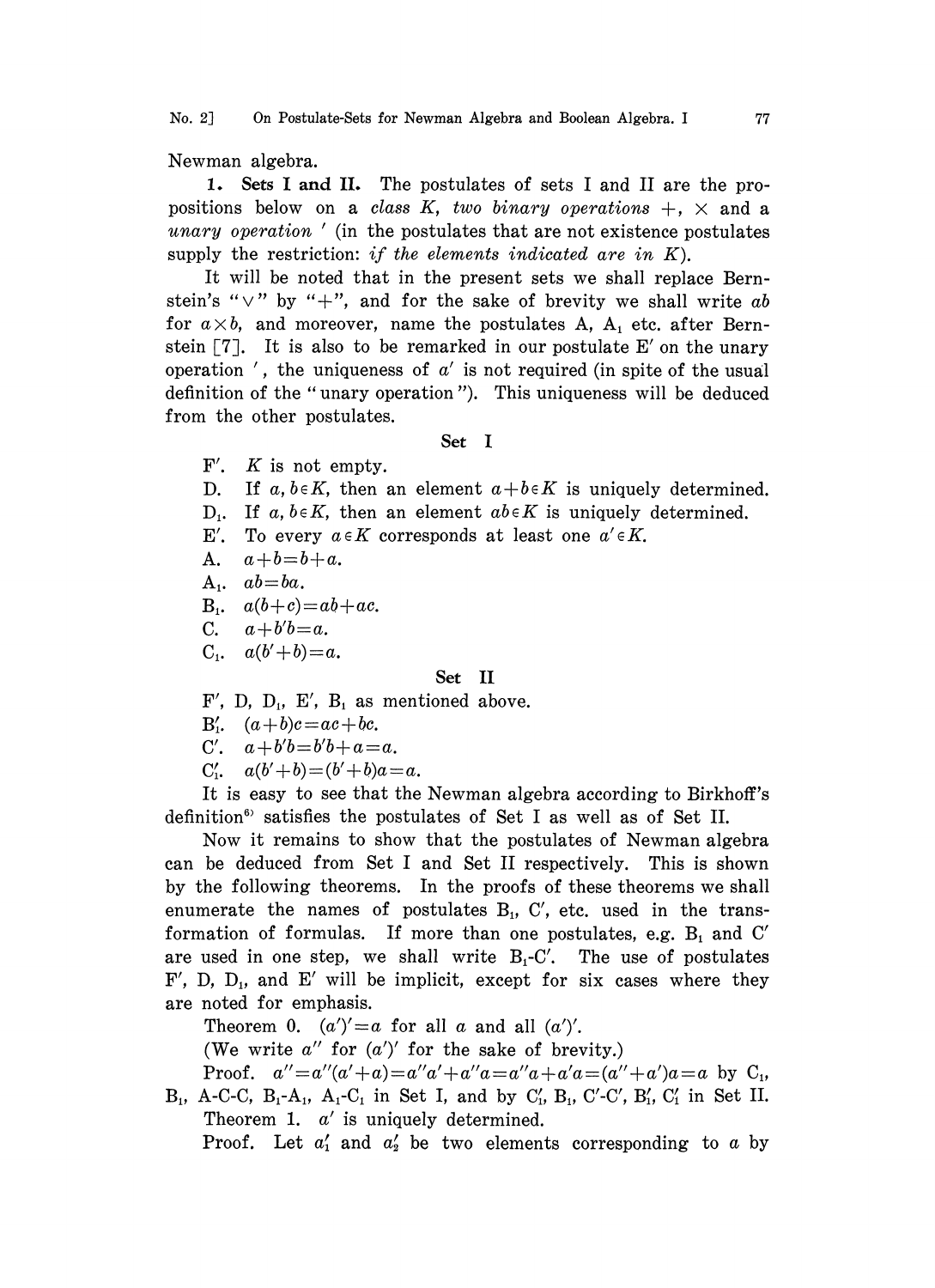operation  $'$  (by E'), then  $+a'_1a = a'_1a'_2 = a'_1a'_2 + (a'_2)'a'_2 = (a'_1 + (a'_2)')a'_2 = (a'_1 + a)a'_2 = a'_2$ <br>  $a'_1 - A_1$ , Theorem 0, A<sub>1</sub>-C<sub>1</sub> in Set I, and by C'<sub>1</sub>, B'<sub>1</sub>, C'<sub>1</sub>, C'<sub>1</sub>, in Set II.  $a'_1 = a'_1(a'_2 + a) = a'_1a'_2 + a'_1a = a'_1a'_2 = a'_1a'_2 + (a'_2)'a'_2 = (a'_1 + (a'_2)')a'_2 = (a'_1 + a)a'_2 = a'_2$ by  $C_1$ ,  $B_1$ ,  $C$ ,  $C$ ,  $B_1$ - $A_1$ , Theorem 0,  $A_1$ - $C_1$  in Set I, and by  $C'_1$ ,  $B'_1$ ,  $C'$ ,  $C'$ ,  $B'_{1}$ , Theorem 0,  $C'_{1}$  in Set II. Theorem 2.  $a+a'=a'+a=b'+b$  for any  $a, b \in K$ , thus the element  $a+a'=a'+a$  does not depend on a. Proof. For Set I:  $a+a'=a'+a=(a'+a)(b'+b)=(b'+b)(a'+a)=b'$ +b by A,  $C_1$ ,  $A'_1$ ,  $C_1$  and E'-Theorem 1-D. For Set II:  $a+a'=(a''+a')(a'+a)=a'+a=(b'+b)(a+a')=b'+b$ by Theorem 0-C',  $C'_1$ ,  $C'_1$ ,  $C'_1$ , and  $E'$ -Theorem 1-D. Definition 1. This element  $a'+a=a+a'$  is denoted by 1. Theorem 2.  $aa' = a'a = b'b$  for any  $a, b \in K$ , thus the element  $aa' = a'a$  does not depend on a. Proof. For Set I:  $aa' = a'a = a'a + b'b = b'b + a'a = b'b$  by A<sub>1</sub>, C, A, C and E'-Theorem  $1-D_1$ . For Set II:  $aa'=a''a'+a'a=a'a=a'+b'b=b'b$  by Theorem 0-C', C', C', C' and E'-Theorem  $1-D_1$ . Definition 2. This element  $a'a = aa'$  is denoted by 0. Theorem 3.  $\mathcal{I}1, a1=a.$ Proof. This follows from  $C_1$ -Definition 1 in Set I and from  $C_1$ '-Definition I in Set II. Theorem 4.  $\mathcal{I}0$ ,  $a+0=0+a=a$ . Proof. This follows from C-Definition 2 in Set <sup>I</sup> and from C'- Definition 2 in Set II. Theorem 5.  $Ha'$ ,  $a+a'=1$  and  $aa'=0$ . Proof. This follows from E', Definition 1, Definition 2 in both Sets I and II. Thus we come to the conclusion that each of these sets, Set <sup>I</sup> and Set II, is equivalent to the postulates of Newman algebra. The Newman algebra  $K$  is, as is well known, decomposed into the direct union of two subalgebras  $K_1, K_2$  consisting respectively of "even"and "odd"-elements.  $K_1$  is a Boolean algebra and  $K_2$  satisfies all postulates for the Boolean ring with unity as given by Stone  $[2: p. 39]$ except the associativity of multiplication. The following example of Newman algebra shows that  $K_2$  can be really non-associative.  $+ 0$  1 a b c  $\alpha$   $\beta$   $\gamma$  $\times$  | 0 1 a b c a  $\beta$   $\gamma$  $a^{\prime}$  $\begin{array}{ccc} 0 & 1 & a & b & c & \alpha & \beta & \gamma \\ 1 & 0 & \alpha & \beta & \gamma & a & b & c \end{array} \qquad \qquad \begin{array}{c} 0 \\ 1 \end{array}$ 00000000 <sup>0</sup>  $\mathbf{1}$  $\mathbf{0}$  $1 0 \alpha \beta \gamma a b c$  $\begin{array}{ccc} 0 & 1 & a & b & c & \alpha & \beta & \gamma \\ 0 & a & a & 1 & 1 & 0 & \alpha & \alpha \end{array} \hspace{1.5cm} \qquad \qquad \begin{array}{c} 1 \\ a \end{array}$  $\mathbf{1}$  $\bf{0}$  $\begin{array}{ccc} 0 & 1 & a & b & c & a & p \\ 0 & a & a & 1 & 1 & 0 & \alpha & \alpha \end{array}$  $\alpha \alpha \alpha \gamma \beta 1 c b$  a  $\alpha$  $\boldsymbol{a}$  $\ddot{b}$   $\beta$   $\gamma$   $0$   $\alpha$   $c$   $1$   $a$   $b$  $\begin{array}{ccccccc}\n0 & b & 1 & b & 1 & \beta & 0 & \beta & b \\
\end{array}$  $\begin{array}{ccccccccc} 0&b&1&b&1&\beta&0&\beta&&&b\ 0&c&1&1&c&\gamma&\gamma&0&&&c\ 0&\alpha&0&\beta&\gamma&\alpha&\gamma&\beta&&&\alpha \end{array}$  $\beta$  $\bm{b}$ 

 $\begin{array}{ccc} 0 \ \alpha \ \ 0 \ \beta \ \alpha \ \ 0 \ \beta \ \alpha \ \ 0 \ \gamma \ \gamma \ \beta \ \alpha \end{array} \qquad \qquad \begin{array}{ccc} \alpha \ \beta \ \alpha \ \beta \end{array}$  $\begin{array}{c|ccccc}\n\beta & 0 & \beta & \alpha & 0 & \gamma & \gamma & \beta & \alpha \\
\gamma & 0 & \gamma & \alpha & \beta & 0 & \beta & \alpha & \gamma\n\end{array} \hspace{1cm} \begin{array}{c}\n\beta \\
\alpha \\
\gamma\n\end{array}$   $\gamma$ 

 $\alpha$ 

 $\boldsymbol{b}$ 

 $\boldsymbol{c}$ 

 $\gamma$  | 0  $\gamma$   $\alpha$   $\beta$  0  $\beta$   $\alpha$   $\gamma$ 

 $\begin{array}{ccccc} c & \gamma & \beta & \alpha & 0 & b & a & 1 \\ \alpha & a & 1 & c & b & 0 & \gamma & \beta & \alpha \end{array}$ 

 $\alpha$  a 1 c b 0  $\gamma$   $\beta$  $\beta$  b c 1 a  $\gamma$  0 a  $\gamma$   $\gamma$  c b a 1  $\beta$  a 0

 $\pmb{c}$ 

 $\alpha$ 

β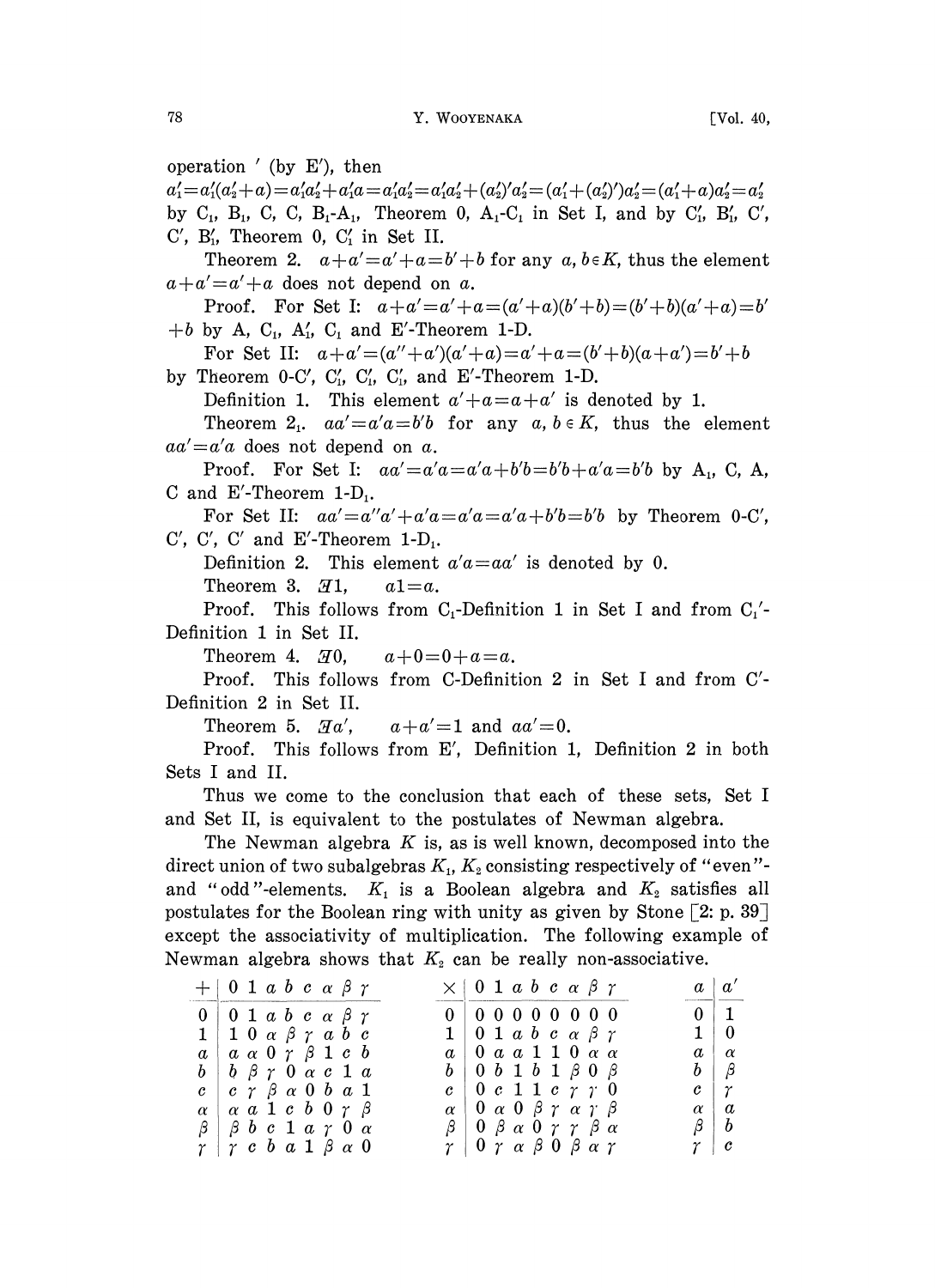We shall call an algebra satisfying all postulates for the Boolean ring with unity except the associative law for multiplication a quasi-Boolean ring, and by a generalized quasi-Boolean ring we shall mean an algebra which satisfies all postulates for the Boolean ring except for the associative law for multiplication, the existence of unity not being required.

Theorem 6. If  $a+a=0$  holds for every element a of Newman algebra, then  $(a'+a)+a=a'$  also holds for every a and every a' of this Newman algebra. The converse also holds. When each of these conditions holds then the Newman algebra is a quasi-Boolean ring.

Proof. It is known that if  $a+a=0$  holds identically in a Newman algebra, this Newman algebra is a quasi-Boolean ring  $\lceil 5 \rceil$ . Therefore we have  $(a'+a)+a=a'+(a+a)=a'+0=a'$ . Conversely, if  $(a'+a)+a=a'$  holds identically in a Newman algebra, then we have  $0 = a'a = (a'+a)+a)a = (a'+a)a + aa = (a'a + aa) + a = (0+a)+a = a + a$  $\lceil 6 \rceil$ .

Starting from our sets <sup>I</sup> and II, we obtain by the direct decomposition theorems [6] and by Theorem 6 the following sets  $I_1$ ,  $II_1$ for the Boolean algebra and  $I_2$ ,  $II_2$  for the quasi-Boolean ring:

Set  $I_1$ : F', D, D<sub>1</sub>, E', A, A<sub>1</sub>, B', B<sub>1</sub>, C, C<sub>1</sub>.

Set  $II_1$ : F', D, D<sub>1</sub>, E', B', B<sub>1</sub>, B', C', C'<sub>1</sub>.

Set  $I_2$ : F', D, D<sub>1</sub>, E', A, A<sub>1</sub>, B<sub>1</sub>, C, C<sub>1</sub>, G.

Set  $II_2$ : F', D, D<sub>1</sub>, E', B<sub>1</sub>, B'<sub>1</sub>, C', C'<sub>1</sub>, G.

where B', G mean the following postulates:

B'.  $a+a=a$ .

G.  $(a'+a)+a=a'$ .

If we add to Set  $I_2$  and Set  $II_2$  the postulate of the associativity H.  $(aa)b=a(ab)$  [4]

respectively, then we obtain the postulate-sets for the Boolean ring with unity. We shall denote these postulate-sets  $I_2^*$ ,  $II_2^*$  respectively.

2. On the construction of some independence-systems. We shall give in the following paragraph 3 the independence proofs of each postulate in Set I<sub>1</sub>, Set II<sub>1</sub>, Set I<sub>2</sub><sup>\*</sup>, Set II<sub>2</sub><sup>\*</sup> respectively. These proofs may be given by simple independence systems with at most four elements, except for the postulates  $A_1$ ,  $B_1$ ,  $B'_1$ ,  $H$  for which eightelement systems are needed. In this paragraph, we shall show that these relatively complicated systems can be constructed in more or less systematic manners.

Theorem 7. If the associative law for multiplication holds in a finite generalized quasi-Boolean ring  $R$ , then  $R$  has a unit.

Proof. If the associative law for multiplication holds in a finite generalized quasi-Boolean ring  $R$ , then it is evident from the definition that R is a finite Boolean ring. Let  $a_1, a_2, \dots, a_N$  be all the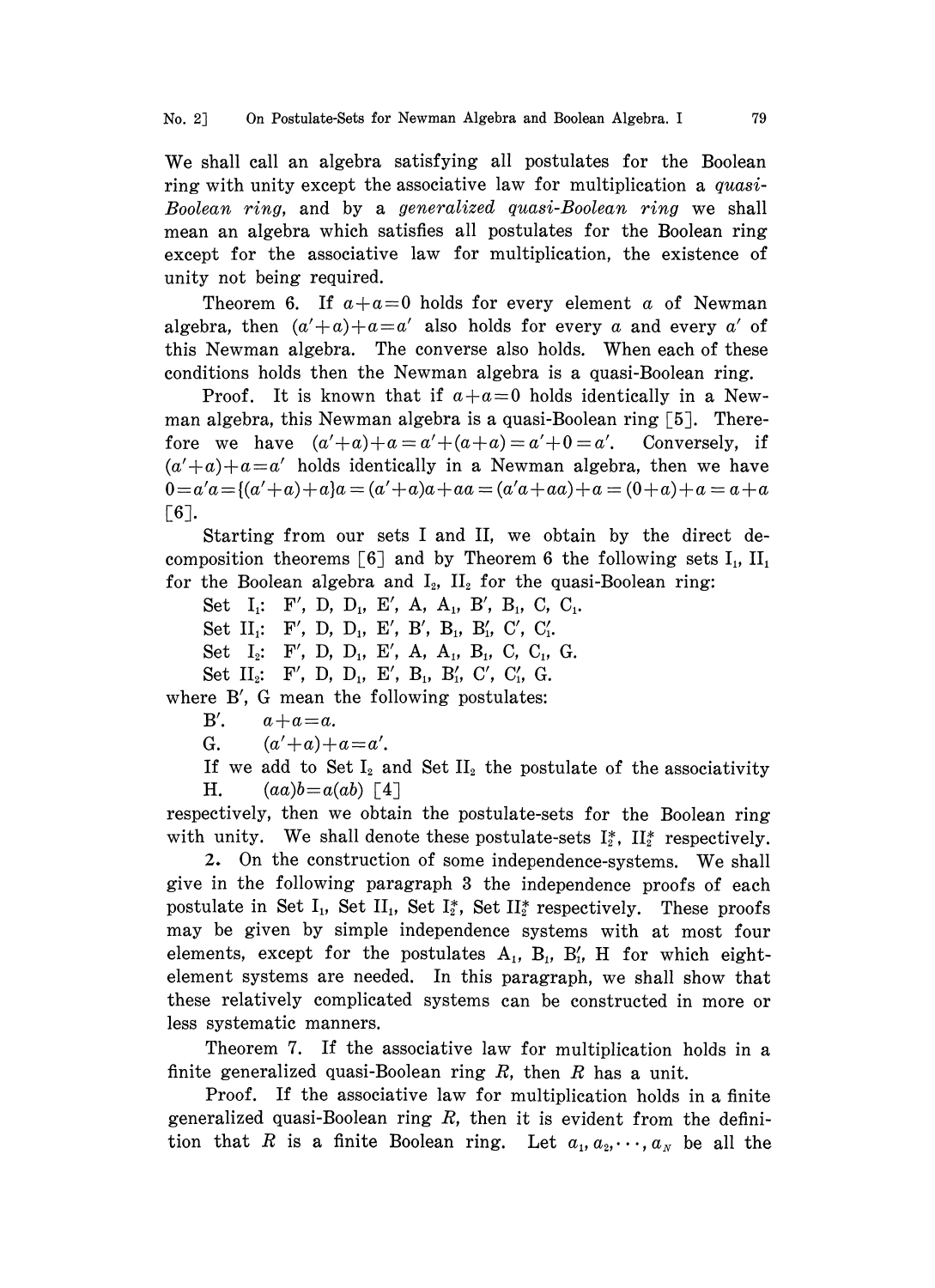elements of  $R$ . Then it is easy to see that the sum of N elementary symmetric functions of  $a_1, a_2, \dots, a_N$  is a unit of R [2: p. 42]. Thus the theorem is proved.

Definition 3. We shall call an element  $\alpha$  of a generalized quasi-Boolean ring R "a strong zero-devisor in R" if  $a \neq 0$  and there exists an element  $b \neq 0$  of R such that  $ab=0$  or  $ba=0$ .

Theorem 8. If the associative law for multiplication holds in a finite generalized quasi-Boolean ring  $R$  with more than two elements, then  $R$  contains a strong zero-divisor.

Proof. By Theorem 7 R is a finite Boolean ring with unit, and the cardinal number of R is  $2^n$  [2], the unit will be denoted as 1. R has an element a such that  $a \neq 0$  and also  $a \neq 1$ , then we have  $a + 1 \neq 0$ and  $a(a+1)=aa+a1=a+a=0$ . Thus a is a strong zero-divisor and the theorem is proved.

Theorem 9. The cardinal number  $N$  of a finite non-associative generalized quasi-Boolean ring R is a power of 2,  $2^m$  ( $m \ge 2$ ).

Proof. R forms an additive abelian group of N elements in which  $a+a=0$  holds for any element a. Therefore we can follow the proof which was given by Stone  $[2: pp. 42-43]$ , and the condition  $m \geq 2$  results from the non-associativity.

Theorem 10. Every generalized quasi-Boolean ring  $R$  can be imbedded in a quasi-Boolean ring S, in such a manner that  $S$  is unique in the following sense: if  $T$  is a quasi-Boolean ring containing  $R$ , then T contains also a quasi-Boolean ring  $S^*$  isomorphic to S and containing R.

Proof. Of cause in discussing the possibility of imbedding a generalized quasi-Boolean ring  $R$  in a quasi-Boolean ring  $S$  we may disregard the trivial case where  $R$  has a unit and  $S$  coincides with R. We first provide an abstract element  $\varepsilon$ , distinct from those of R, and define

 $\epsilon = \epsilon$ ,  $\epsilon a = a\epsilon = a$ ,  $\epsilon + 0 = 0 + \epsilon = \epsilon$ ,  $\epsilon + \epsilon = 0$ ,

0 being the zero element and  $\alpha$  any element of  $R$ . We observe that the elements 0 and  $\varepsilon$  constitute a two-element Boolean ring I. Now we let S the direct union  $R \times I$  of pairs  $(a, \alpha)$  where  $a \in R$ ,  $\alpha \in I$  and  $\alpha=0$  or  $\alpha=\varepsilon$ , defining the equality of  $(a, \alpha)$  and  $(b, \beta)$  as  $a=b$  and  $\alpha = \beta$ . We define the operations of addition and multiplication in S by

$$
(a, \alpha) + (b, \beta) = (a+b, \alpha+\beta),
$$
  
\n
$$
(a, \alpha)(b, \beta) = (ab + \alpha b + a\beta, \alpha\beta).
$$

It is easily verified that under these operations the class S of pairs  $(a, \alpha)$  is a quasi-Boolean ring with  $(0, \varepsilon)$  as unit. To prove the uniqueness of S we can follow the proof of Stone for his Theorem <sup>1</sup> [2: pp. 40-42], as the associative law for multiplication in R is used